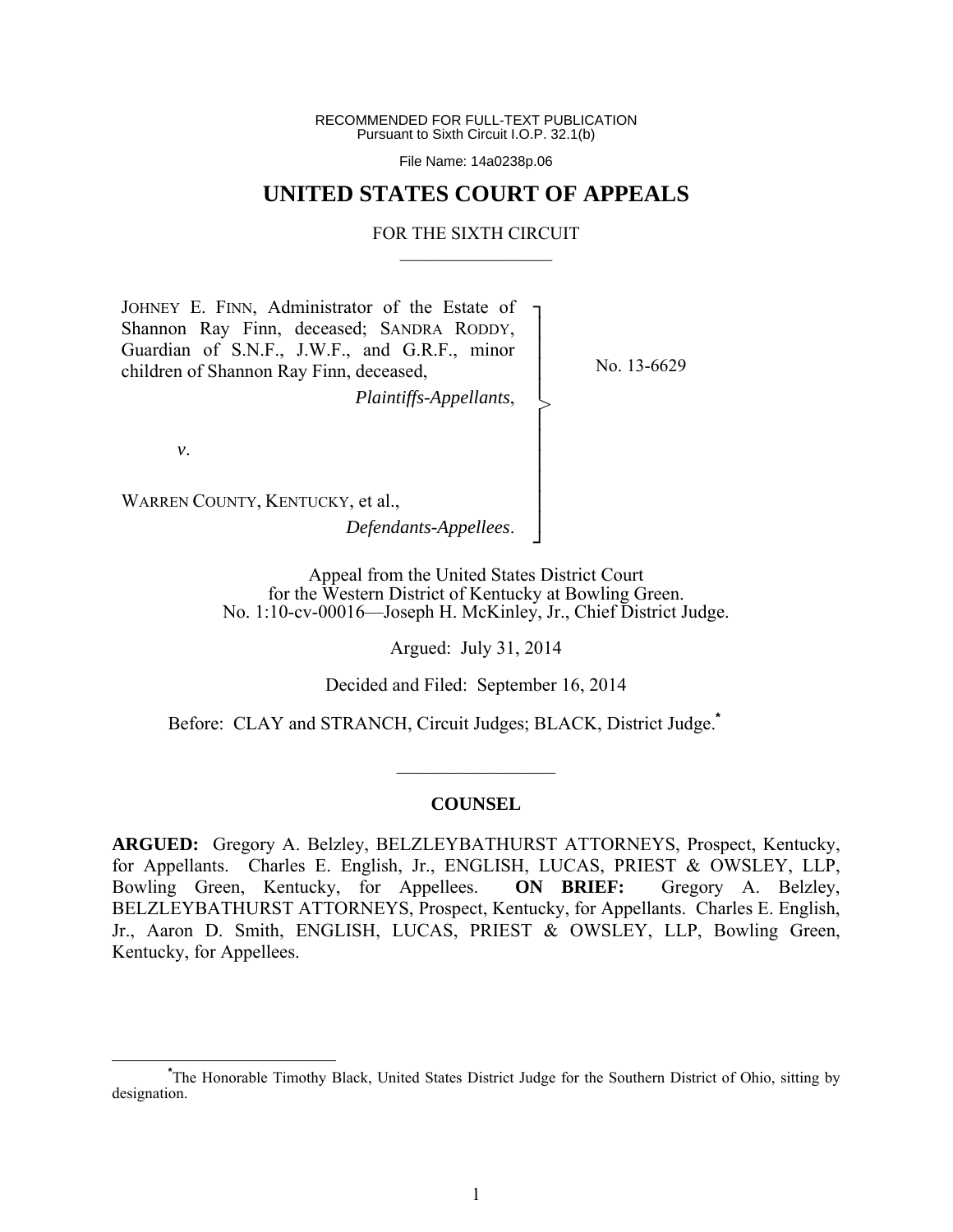### **OPINION**

 $\frac{1}{2}$ 

 $\frac{1}{2}$ 

STRANCH, Circuit Judge.Shannon Ray Finn died in his cell at the Warren County Regional Jail in Bowling Green, Kentucky, on March 20, 2009, during the course of alcohol withdrawal. Johney E. Finn, as administrator of Finn's estate, and Sandra Roddy, as guardian of Finn's three minor children, filed suit under 42 U.S.C. § 1983 against Warren County, Warren County Regional Jailer Jackie Strode, six deputy jailers, Southern Health Partners, Inc. (SHP), SHP Medical Director Dr. John Adams, and two SHP nurses. The plaintiffs asserted a violation of Finn's Eighth and Fourteenth Amendment rights to receive adequate medical care while incarcerated, as well as state-law claims for negligence, gross negligence, and outrage. After some of the parties and claims were dismissed on summary judgment, a jury returned verdicts for the defendants on the remaining claims.

The plaintiffs now appeal various rulings of the district court. For the reasons explained below, we REVERSE the grant of summary judgment to Jailer Jackie Strode and remand for a trial of plaintiffs' negligence claims against him. We AFFIRM on all other grounds.

## **I. FACTS**

Shannon Finn entered the Warren County Regional Jail as a pretrial detainee shortly after 2:00 p.m. on March 17, 2009, following his arrest on a parole violation. During the booking process, Finn denied that he had ever experienced delirium tremens ("DTs") or other serious withdrawal from drugs or alcohol. He also denied that he had any serious medical condition that might require medical attention.

 After admission to the jail, Finn exhibited the symptoms of alcohol withdrawal. SHP medical staff instituted an alcohol detoxification protocol and administered oral medications to Finn every twelve hours.

 On the late afternoon of March 19, a nurse assessed Finn's condition and documented her findings that Finn was experiencing weakness, restlessness, sweating, shakiness, muscle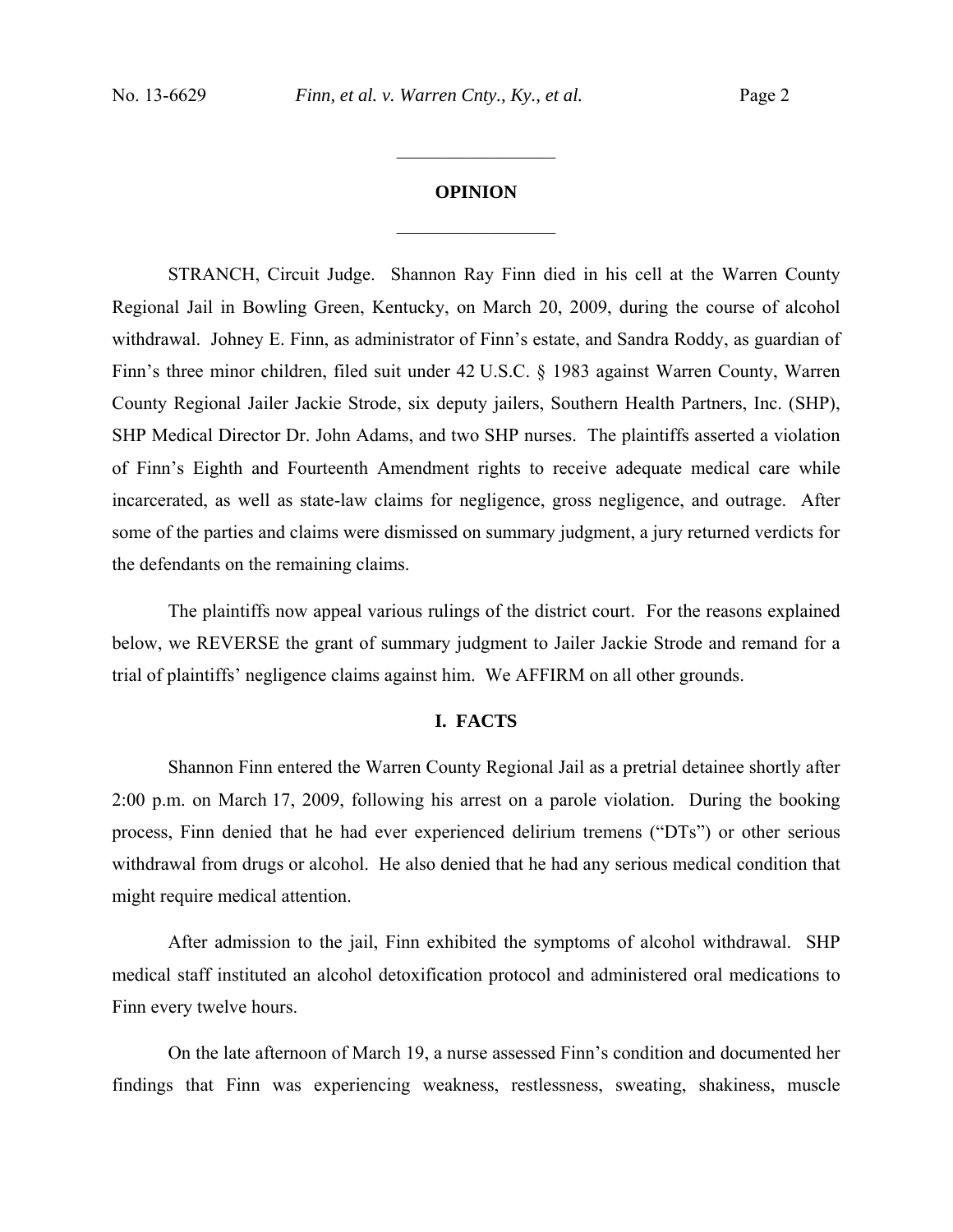twitching, anxiety, and unsteady gait. He was not drowsy, nauseated, or confused, and he did not exhibit any symptoms of delirium, hallucinations, or profuse sweating. The nurse determined that Finn did not require transportation to a hospital for emergency care.

 Later that night, around 11:00 p.m., Deputy Jailer Chad Whitaker found Finn kicking his cell door. Finn was confused, shaking heavily, and sweating profusely. He picked at the glass in his cell door window and asked Whitaker to remove the window so that he could get out. Based on Finn's appearance and behavior and due to his own lack of knowledge about when alcohol withdrawal becomes life-threatening, Whitaker escorted Finn to the medical clinic at approximately 11:30 p.m.

SHP nurse Leah Price, LPN, evaluated Finn. She noticed shaking, muscle twitching, sweating, and problems with gait. Finn was alert, and his vital signs were within normal range. He denied drowsiness, nausea, and vomiting, and Price did not notice any confusion or slurred speech. Finn told her he felt restless and weak, he could not sleep, and he felt achy. She asked if he had received his medication, and he replied that he had. Price recognized that Finn was going through "DTs." In an effort to calm his anxiety, she offered to have the jailers transfer him to a medical observation cell near her office where the jailers could monitor him every fifteen minutes. Finn declined, stating that he was afraid and he wanted to remain in a general population cell with other inmates because he did not want to be alone.

 By the early morning hours of March 20, Finn's symptoms worsened and he became delusional. When his cellmates asked questions, Finn gave "out-of-the ballpark" answers. He asked the guards if he could go out to Minit Mart for cigarettes. He thought he saw his girlfriend walking around the pod outside the cell and he tried to reach her. One inmate described Finn as "talking in tongues"; he was babbling like a baby talking gibberish. His skin was very red, yet he was cold and sweating.

Worried about Finn's condition and their own well-being, the cellmates threw objects at the speaker in the top of the cell to activate the intercom to get the guards' attention. The cellmates reported to the guards ten to fifteen times that something was wrong with Finn and he needed to be taken to the hospital because he was at obvious risk of serious harm. According to the inmates, the guards ignored their pleas for help and turned off their television.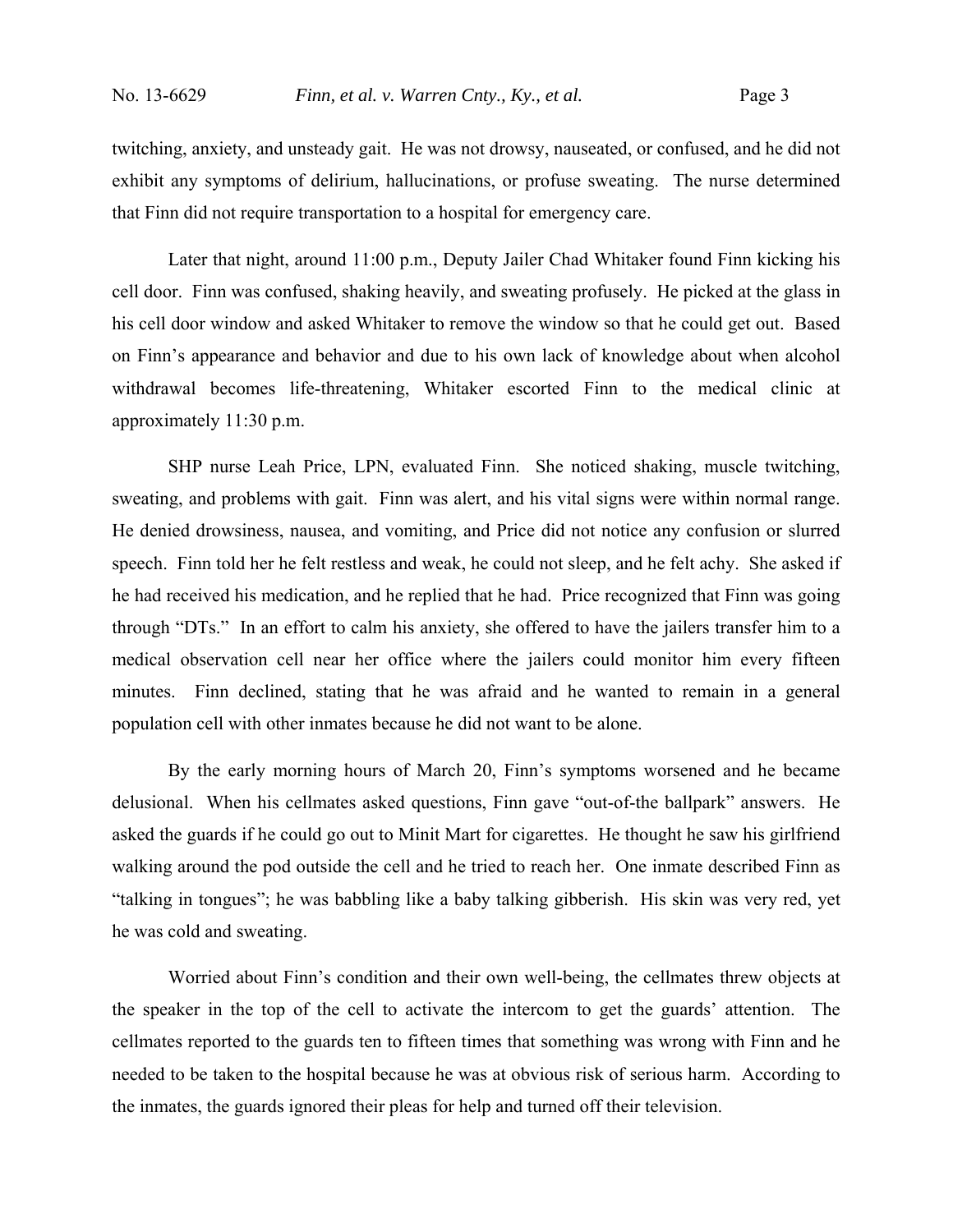Captain William Baker, the senior supervisor on the night shift, knew that Finn had been placed on the alcohol detoxification protocol. Around 4:30 a.m. on March 20, Captain Baker and Deputy Jailer Whitaker heard banging coming from Finn's cell. According to Captain Baker's incident report, they opened the door to find Finn shaking, sweating profusely, and "very delirious." Captain Baker moved Finn to a medical observation cell and contacted nurse Price. He told her that Finn had been kicking his cell door, he was very delirious and acting abnormally, and he had been moved to a medical observation cell. Captain Baker testified that he checked on Finn several times. He claimed he entered the observation cell and encouraged Finn to walk over to the sink to drink water, although he did not do this the last two times he checked on Finn. The jail's observation log showed, however, that Captain Baker checked on Finn only twice: at 5:27 a.m. and at 6:28 a.m. He wrote on the log each time, "appears to be okay."

Nurse Price claimed that she assessed Finn at 4:30 a.m. and 6:20 a.m. on March 20. Finn showed "no signs of distress," his vital signs were in "the normal range for him," and his condition had not changed since the last time she saw him at 11:30 p.m. on March 19. She denied that Finn was delirious or that there was a medical emergency on the morning of March 20. She admitted, however, that she did not document either of these early morning assessments. She also conceded that Captain Baker told her he had moved Finn to a medical observation cell, but she claimed that Captain Baker did not tell her that Finn was "very delirious."

Around 6:45 a.m., Price gave a report to the LPN relieving her on the dayshift, Cheryl Wilson. Price told Wilson that Finn's vital signs were within normal range, his vitals had remained about the same throughout the night, Finn was sitting up and talking to her coherently, and he answered all of her questions properly, but he had had a rough night, he did not sleep, he stated he did not feel well, and his symptoms were shakiness, weakness, and anxiety. Price, Captain Baker and Deputy Jailer Whitaker left the jail between 7:00 and 7:30 a.m. They were replaced by Captain Greg Martin, Deputy Jailers Maxwell and White, and nurse Wilson. Captain Martin testified that Captain Baker told him he placed Finn in a medical observation cell because Finn caused a scene by kicking his cell door.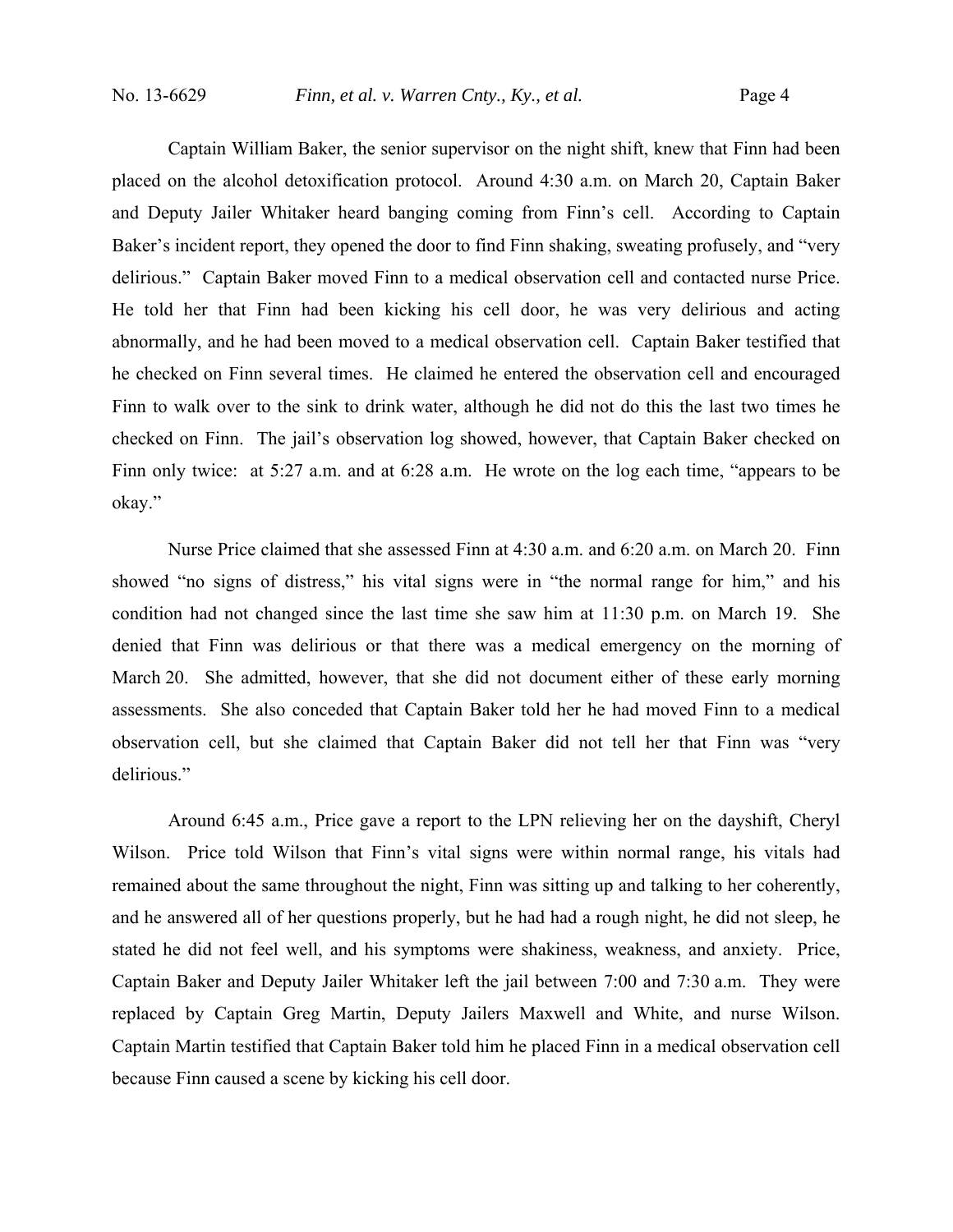During the morning hours, nurse Wilson did not check on Finn. Captain Martin did not discuss Finn's condition with nurse Wilson, nor did he inform any of the deputy jailers why Finn was in the medical observation cell. Captain Martin checked on Finn at 7:28 a.m. without opening the cell door and wrote on the observation log, "appears to be okay." He testified it was customary for jailers to make that notation on the log because the phrase refers to all cells in the area.

 At 9:56 a.m., Deputy Jailer Maxwell observed that Finn was on his knees with his hands on his face, shaking and mumbling. Maxwell did not enter the cell, but he asked Deputy Jailer White why Finn was in the observation cell. White replied that Finn was detoxing and the medical staff was treating him. Maxwell did not think Finn's behavior was unusual and he decided there was no reason to contact the medical staff. He wrote on the observation log, "appears to be okay," a phrase he claimed the jailers used to indicate that the inmates were still moving around and breathing.

At 10:41 a.m., Deputy Jailer White asked Captain Martin to come to Finn's cell with the key to open the door. Captain Martin found Finn in a kneeling position on the floor with his feet behind him, his head between his knees, and a large puddle of blood and yellow liquid in front of him and between his legs. Captain Martin called Deputy Jailer Derrick Sanders for assistance, but Sanders could not find a pulse, and Finn was not conscious or breathing. When nurse Wilson arrived, she pulled Finn on his back to start CPR until the Medical Center EMS unit arrived. Finn could not be revived. Although Finn was found dead in his cell, Deputy White entered on the observation log for the 10:41 cell check, "appears to be okay."

After conducting an autopsy, the medical examiner concluded: "Death in this 34 year old, white male, Shannon Finn is attributed to Delirium Tremens arising as a result of ethanol withdrawal in the setting of chronic ethanolism. Despite initiation of appropriate treatment, death is known to occur." R. 117-10. The autopsy revealed that Finn had hypertensive cardiovascular disease with left ventricular hypertrophy.

Dr. John Adams, SHP Medical Director, did not examine Finn at any time before his death. Dr. Adams did not know that Finn was confined in the jail until he learned that Finn was dead.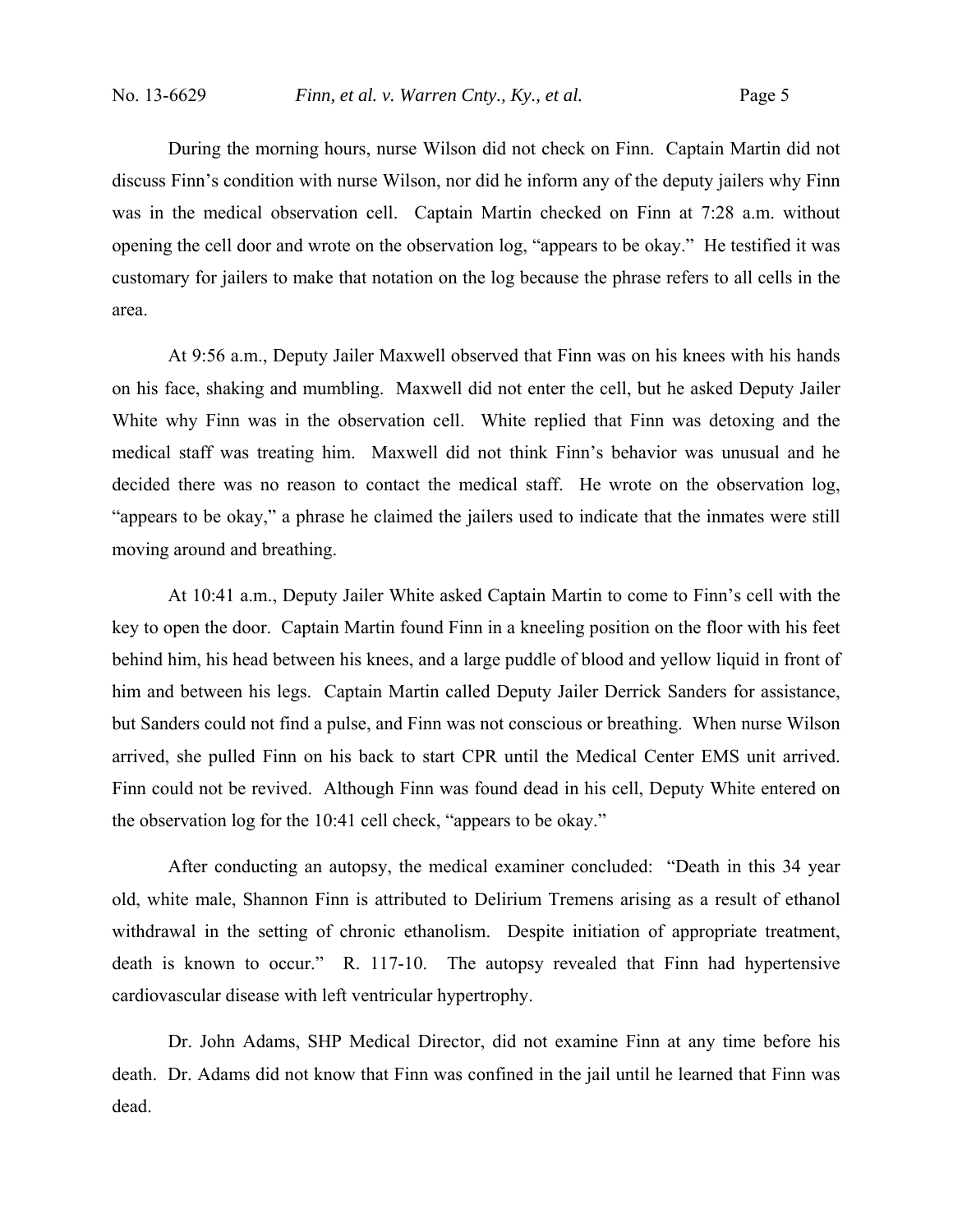The Warren County Regional Jail, which is the sixth largest jail in Kentucky, houses an average of five hundred to six hundred inmates. SHP provides medical services for inmates through a contract with the county. SHP hired Dr. Adams to supervise SHP medical staff assigned to the jail, formulate treatment protocols, and treat inmates. Although SHP initially asked Dr. Adams to visit the jail once each week, SHP acceded to his request to send a nurse practitioner to the jail once a week. Dr. Adams visited the jail once every six to eight weeks, but he was on call twenty-four hours a day, seven days a week.

 At trial, the parties presented the testimony of medical experts who expressed contradictory opinions concerning whether Finn received proper medical care, whether the alcohol withdrawal treatment protocol written by Dr. Adams provided for appropriate medical care, and whether Finn's life could have been saved if he had been transported to a hospital. While plaintiffs' medical expert opined that Finn would have lived if he had received emergency medical treatment at a hospital, defendants' medical expert testified that Finn died of a congenital heart condition and nothing the jailers did or could have done would have saved Finn's life. The parties also presented the testimony of jail experts who offered different opinions on whether the jail's written Emergency Medical Services Policy (EMS) was adequate and whether the deputy jailers followed the EMS policy.

 Warren County Jailer Jackie Strode testified that jail policy prohibits admission of an arrestee to the jail if that person appears to be experiencing an emergency medical condition. Because the jail's EMS policy defines an emergency as "drug or alcohol withdrawal," Strode confirmed that Finn would not have been admitted to the jail if he had shown any symptoms of alcohol withdrawal at the time he was booked into the jail. The arresting officer would have taken Finn to a nearby medical facility for treatment before he was admitted to the jail.

 Jailer Strode further testified that deputy jailers receive first aid training, CPR training, and one hour of medical training as part of their mandatory sixteen hours of basic training at the Department of Corrections. Deputy jailers also participate in orientation at the jail for four weeks and receive continuous on-the-job training. Jailer Strode explained that he does not want the deputy jailers to make medical judgments so he wrote the EMS policy to outline simply and clearly the jailers' responsibilities. Although the written EMS policy requires jailers to take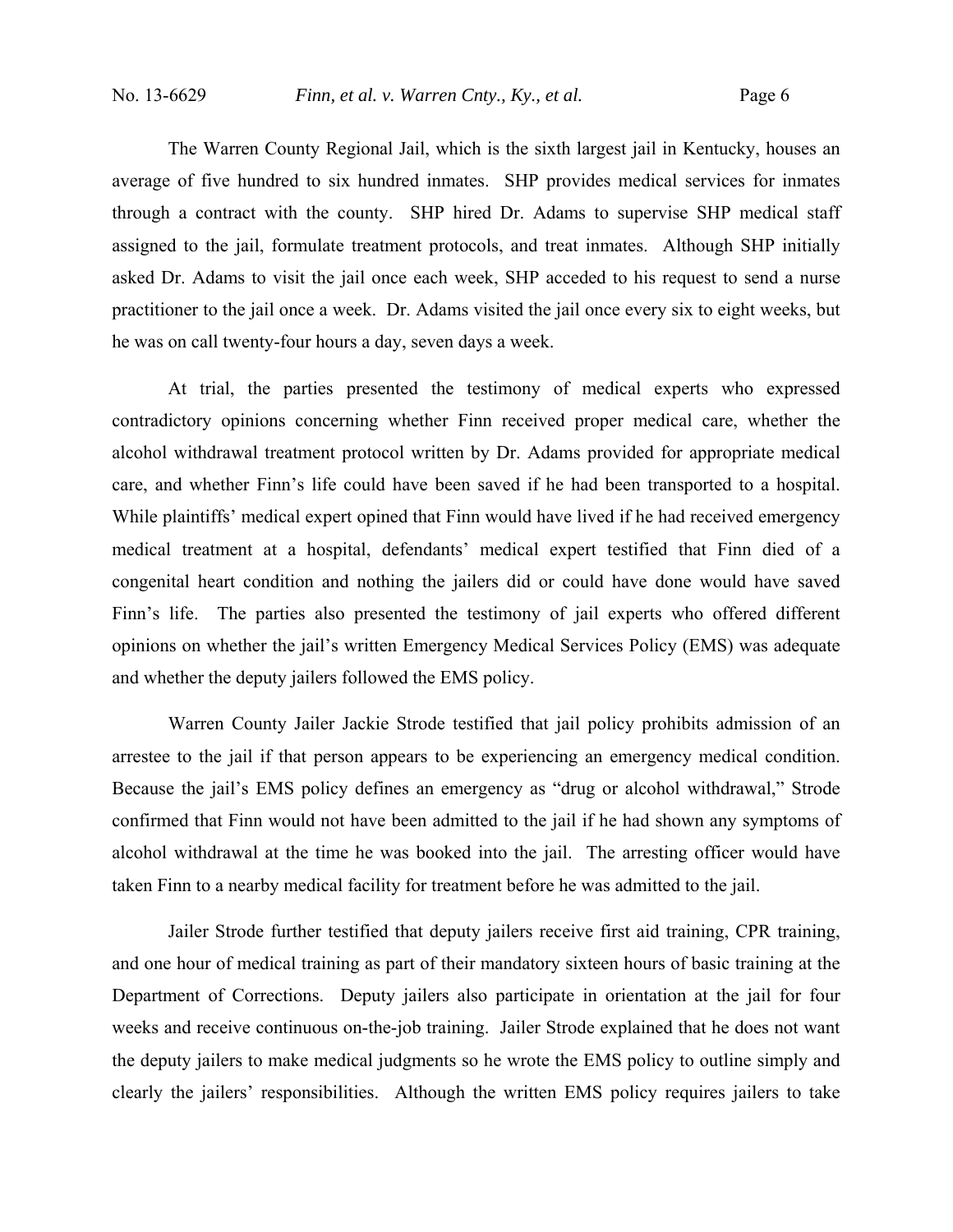particular actions in a medical emergency—and alcohol withdrawal is defined in the policy as a medical emergency—Strode repeatedly testified that the jailers were obligated only to report the medical emergency to SHP medical staff, and the medical staff had the responsibility to decide whether to transport the inmate to a hospital.

After Finn's death and an investigation by the Kentucky State Police, Jailer Strode did not re-train the deputy jailers on the EMS policy or discipline any of them for their conduct relating to Finn's care because he thought the deputy jailers did nothing wrong. Dr. Adams taught a refresher course for SHP staff on the subject of alcohol withdrawal. Strode participated in the class, but he did not require the deputy jailers to attend. Strode told the jury, "[W]hat I've learned from this is that the policy I had in place, I did a poor job of trying to convey that, trying to write that out, and I will take the blame for that, that it was a poor job of putting down instructions." R. 209 Page ID 2662.

### **II. ANALYSIS**

The plaintiffs raise five issues for our consideration: (1) the district court erred by not entering judgment as a matter of law against the deputy jailers on the claims of negligence and gross negligence; (2) Warren County's failure to train the deputy jailers on the EMS policy constituted deliberate indifference as a matter of law; (3) the district court erred by summarily dismissing plaintiffs' negligence claims against Jailer Strode on the ground of qualified official immunity; (4) the district court erred in allowing Dr. Alan Weder, defendants' medical expert, to testify; and (5) the compound interrogatories submitted to the jury preclude any proper evaluation of the effect of these errors on the jury's verdict. We turn first to the plaintiffs' negligence claims against Jailer Strode.

#### **A. Summary judgment in favor of Jailer Strode**

 The district court granted summary judgment in favor of Jailer Strode on the plaintiffs' claims of negligence and gross negligence for failure to train the deputy jailers on the EMS policy and for failure to enforce the EMS policy. The court determined, relying on one of its own prior cases, *Walker v. Davis*, 643 F. Supp. 2d 921, 933–34 (W.D. Ky. 2009), that the EMS policy did not address the Jailer's supervision of that policy, and the manner in which the Jailer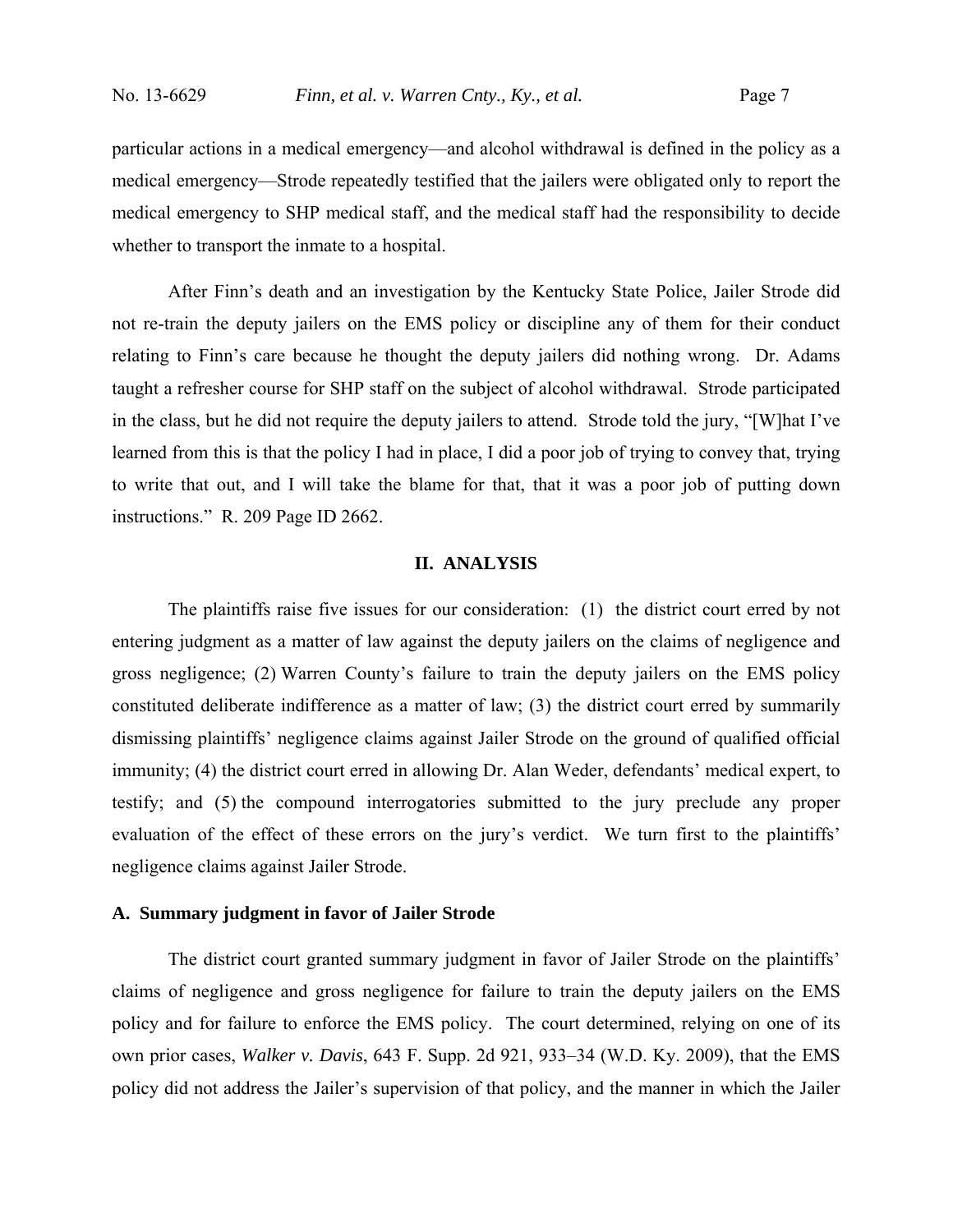supervises and enforces the EMS policy is discretionary in nature, warranting a grant of qualified official immunity to the Jailer on the state-law claims.

Plaintiffs renewed their opposition to summary judgment in favor of Jailer Strode when, after trial, they filed a motion for a new trial against all defendants under Federal Rule of Civil Procedure 59(a)(1). The plaintiffs argue that we should review *de novo* the district court's decision to grant summary judgment to Jailer Strode, citing *Tompkins v. Crown Corr, Inc.*, 726 F.3d 830, 837 (6th Cir. 2013), a summary judgment case. We construe plaintiffs' motion for a new trial as raising both a request for reconsideration of the court's pretrial order granting summary judgment to Jailer Strode and a request for a new trial against the other defendants on the ground that plaintiffs did not receive a fair trial against them due, in part, to the court's earlier dismissal of the claims against Jailer Strode. We review the district court's grant of summary judgment to Jailer Strode *de novo*, and we limit our review to the record before the district court at the time it made its decision. *See Biegas v. Quickway Carriers, Inc.*, 573 F.3d 365, 374 (6th Cir. 2009); *Meridian Leasing, Inc. v. Associated Aviation Underwriters, Inc.*, 409 F.3d 342, 346 (6th Cir. 2005). Our review leads us to conclude that the district court erred in applying the law when it granted summary judgment in favor of Jailer Strode.

 In *Hedgepath v. Pelphrey*, 520 F. App'x 385 (6th Cir. 2013), a similar jail death case, this court was presented with an interlocutory appeal from the denial of qualified official immunity to several defendants, including supervisory jailers. The court ruled, based on "well-settled" Kentucky law, that although a supervisor's decision "on the content of policies and training is a discretionary function, the training of employees to adhere to their duties once that content is decided is a ministerial function." *Id.* at 391 (citing *Yanero v. Davis*, 65 S.W.3d 510, 529 (Ky. 2001)). Similarly, the court held, "the supervision of employees is a ministerial act when it merely involved enforcing known policies." *Id.* (citing *Yanero*, 65 S.W.3d at 522). The court affirmed the denial of qualified official immunity to the supervisory jailers on the claims that they failed to train deputy jailers on the jail policy and failed to enforce the policy. We agree with the reasoning of *Hedgepath* and adopt it to resolve this appeal.

*Hedgepath* was decided in the time period between the district court's grant of summary judgment to Jailer Strode and the start of the jury trial. In the motion for a new trial, the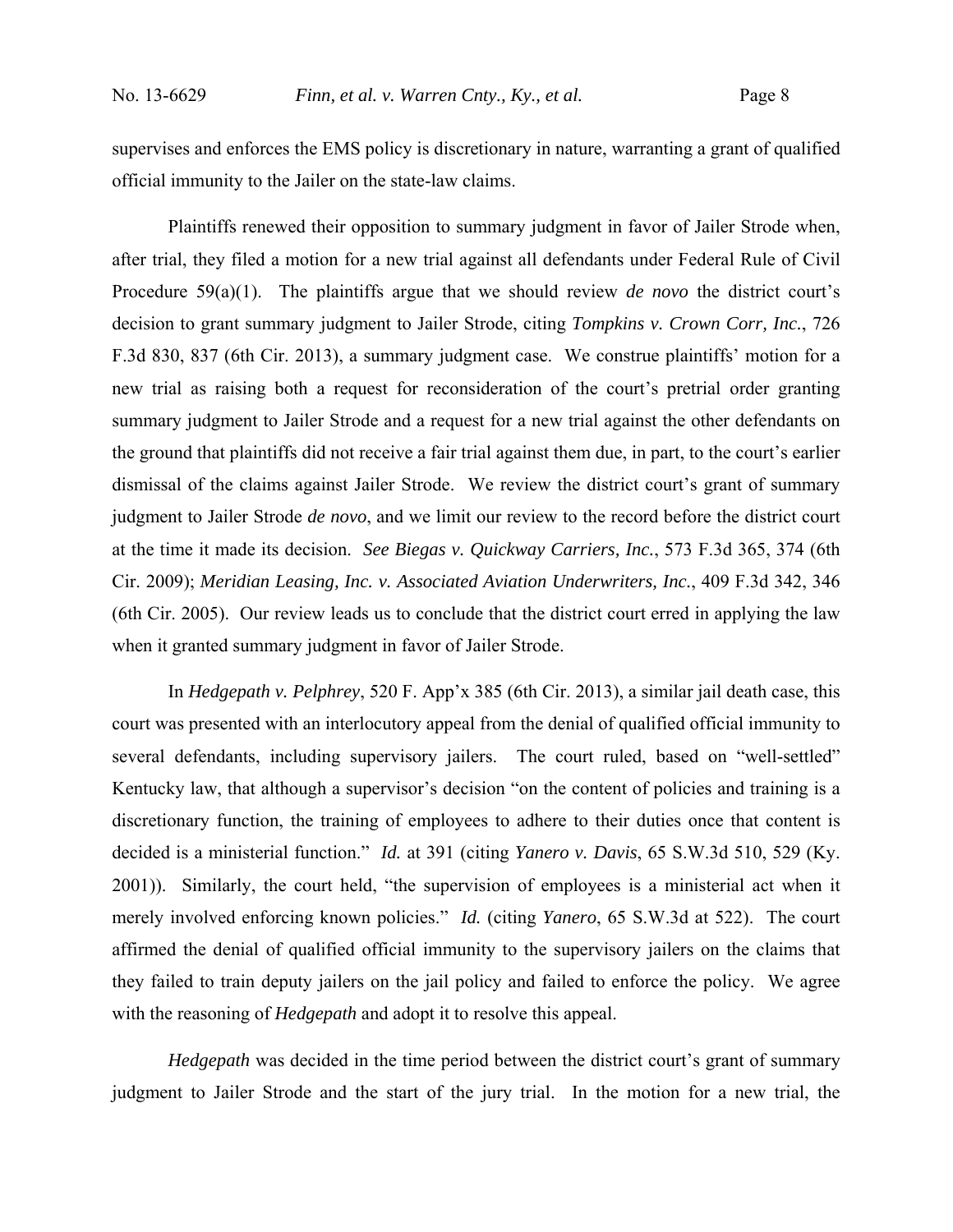plaintiffs argued that *Hedgepath* entitled them to a trial against Jailer Strode, and they also distinguished *Walker*, the case relied on by the district court to grant summary judgment to Jailer Strode. In summarily denying the new trial motion, the court did not address *Hedgepath* or revisit its reliance on *Walker*. We conclude this was error.

In *Walker*, the district court granted immunity to a county sheriff on the ground that the plaintiff failed to point to any policy that required the sheriff to supervise the enforcement of a police pursuit policy in any particular manner. 643 F. Supp. 2d at 933–34. In this case, by contrast, the plaintiffs pointed to the jail's training policy, which specifically provided that "[t]he Jailer . . . shall establish and monitor each employee's training and fitness to help ensure satisfactory performance." Further, the EMS policy provided that "[a]ll officers are trained to respond to medical emergencies since an inmate's life may depend on appropriate first aid." Thus, *Walker* is inapposite, while *Hedgepath* and *Yanero* lead us to conclude that the district court erred in granting the Jailer qualified official immunity on the negligence claims brought against him under Kentucky law.

Strode contends that *Hedgepath* is wrongly decided because "*Yanero* does not stand for the proposition that Jailer Strode's training on and enforcement and supervision of the EMS policy are ministerial." Appellees' Br. at 39. He relies on *Rowan County v. Sloas*, 201 S.W.3d 469, 480 (Ky. 2006), to support the proposition that a Jailer's training, management, and supervision of jail staff are discretionary tasks.

The *Hedgepath* court rejected a similar argument when it explained that "[t]he distinction between cases like *Haney* [*v. Monsky*, 311 S.W.3d 235 (Ky. 2010)] and *Sloas*, which focus on the discretionary duty to anticipate prospective harm, and cases like *Yanero* and *Jones* [*v. Lathram*, 150 S.W.3d 50 (Ky. 2004)], which focus on the ministerial duty to follow instructions, is critical to the analysis in this case." 520 F. App'x at 390. Hedgepath's claim, like the plaintiffs' claim in this case, was "that the contents of the policy were decided and that the Supervisory Jailers simply failed to train the jailers on how to comply with those policies. Because this claim implicates a ministerial duty, the District Court's denial of qualified immunity will be affirmed." *Id.* at 391–92. When Jailer Strode decided on the content of the EMS Policy, he performed a discretionary act. But the question remains whether Strode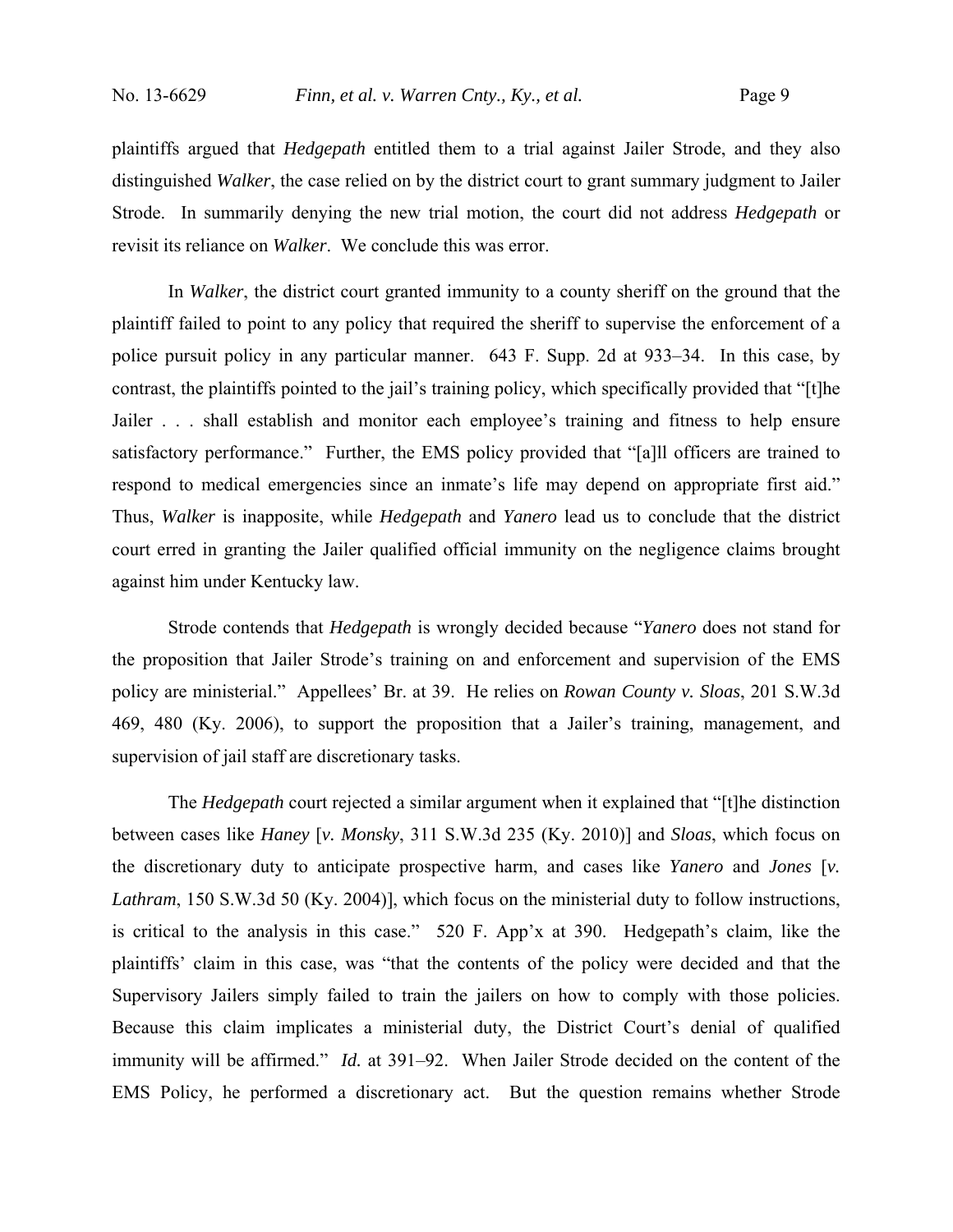negligently performed his ministerial duties to train the deputy jailers to follow the written EMS policy and to enforce the policy as written.

Because Jailer Strode was not entitled to qualified official immunity for his ministerial acts, the district court erred in granting summary judgment in his favor. The plaintiffs are entitled to a trial on their negligence claims against Jailer Strode.

Strode offers a final argument that reversal is not warranted because the jury has already resolved the pertinent factual issues. He points to the jury's "no" answer to the question: "Do you believe from the evidence that Warren County failed to adequately train its deputy jailers; that the policy-makers of Warren County can reasonably be said to have been deliberately indifferent to the need for such training; and that this failure was a substantial factor in causing Mr. Finn's death?" This question asked the jury to report its decision on the plaintiffs' § 1983 claim against Warren County and its policymakers. The question did not ask the jury to decide whether Jailer Strode was negligent or grossly negligent for failing to train the deputy jailers on the EMS policy or for failing to enforce the EMS policy. The court had no reason to submit such questions to the jury because the court granted Strode qualified official immunity on the negligence claims before trial.

For all of these reasons, we reverse the grant of qualified official immunity to Jailer Strode and remand the case to the district court for a trial on the plaintiffs' negligence claims against him.

## **B. Judgment as a matter of law for the deputy jailers**

We next consider the plaintiffs' challenge to the jury verdict in favor of the deputy jailers. We review *de novo* the district court's denial of the plaintiffs' motion for judgment as a matter of law under Federal Rule of Civil Procedure 50(b). *Loesel v. City of Frankenmuth*, 692 F.3d 452, 461 (6th Cir. 2012). We view the evidence in the light most favorable to the deputy jailers who prevailed at trial, and we may grant the motion only if there was no genuine issue of material fact for the jury and reasonable minds could reach only one conclusion—in favor of the plaintiffs. *See id.* We may not at this stage make decisions on the credibility of the witnesses, weigh the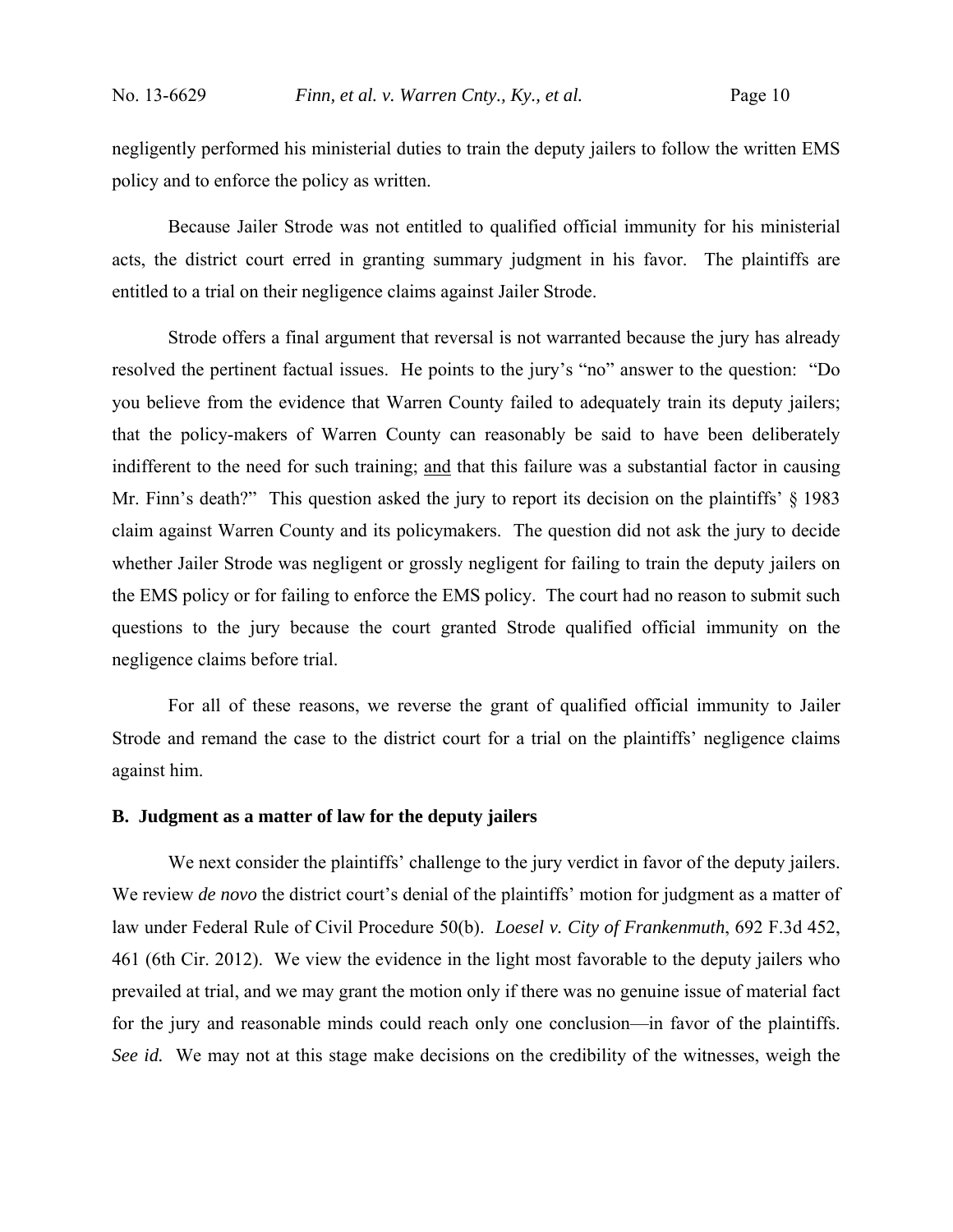evidence, or substitute our own judgment for that of the jury. *See Berry v. City of Detroit*, 25 F.3d 1342, 1347 (6th Cir. 1994).

The district court correctly ruled that genuine issues of material fact existed for the jury's determination on whether the deputy jailers were liable in negligence or gross negligence. The jury read the EMS policy, heard the witnesses testify, and determined that the deputy jailers did not act negligently. Taking all of the evidence in the light most favorable to the deputy jailers, the court did not err in denying the plaintiffs' Rule 50(b) motion because reasonable minds could not reach only one conclusion, in favor of the plaintiffs, based on the trial evidence.

 We do not agree that the plaintiffs proved negligence *per se* or negligence and are entitled to judgment in their favor. The plaintiffs point to KRS 441.045(1), which provides: "The county governing body shall prescribe rules for the government, security, safety, and cleanliness of the jail and the comfort and treatment of prisoners, provided such rules are consistent with state law." Subsection (2) of the statute provides that "[w]illful violation of the rules promulgated pursuant to subsection (1) of this section shall be deemed a violation." Although the parties agree that no Kentucky court has addressed what this statute means by "willful" violation, they consulted various definitional sources to reach the conclusion that "willful" means "intentionally" or "purposefully."

 According to the plaintiffs, the district court determined before trial that the deputy jailers' duties under the EMS policy were ministerial in nature; at trial, the deputy jailers admitted that they knew Finn was experiencing alcohol withdrawal, yet all of them conceded that they failed to notify an EMT, doctor, or nurse of Finn's condition as the policy required. Because the proof shows a willful violation of KRS 441.045(1), plaintiffs argue, KRS 446.070 allows them to recover damages from the offender for that willful violation. We do not agree.

First, the plaintiffs frame the trial facts in their favor, while our task is to consider the trial evidence in the light most favorable to the prevailing deputy jailers. Although plaintiffs portray the testimony as a series of admissions in their favor, we view the evidence as presenting classic factual issues for jury determination on the elements of negligence: duty, breach, injury, and legal causation. *See Wright v. House of Imps., Inc.*, 381 S.W.3d 209, 213 (Ky. 2012).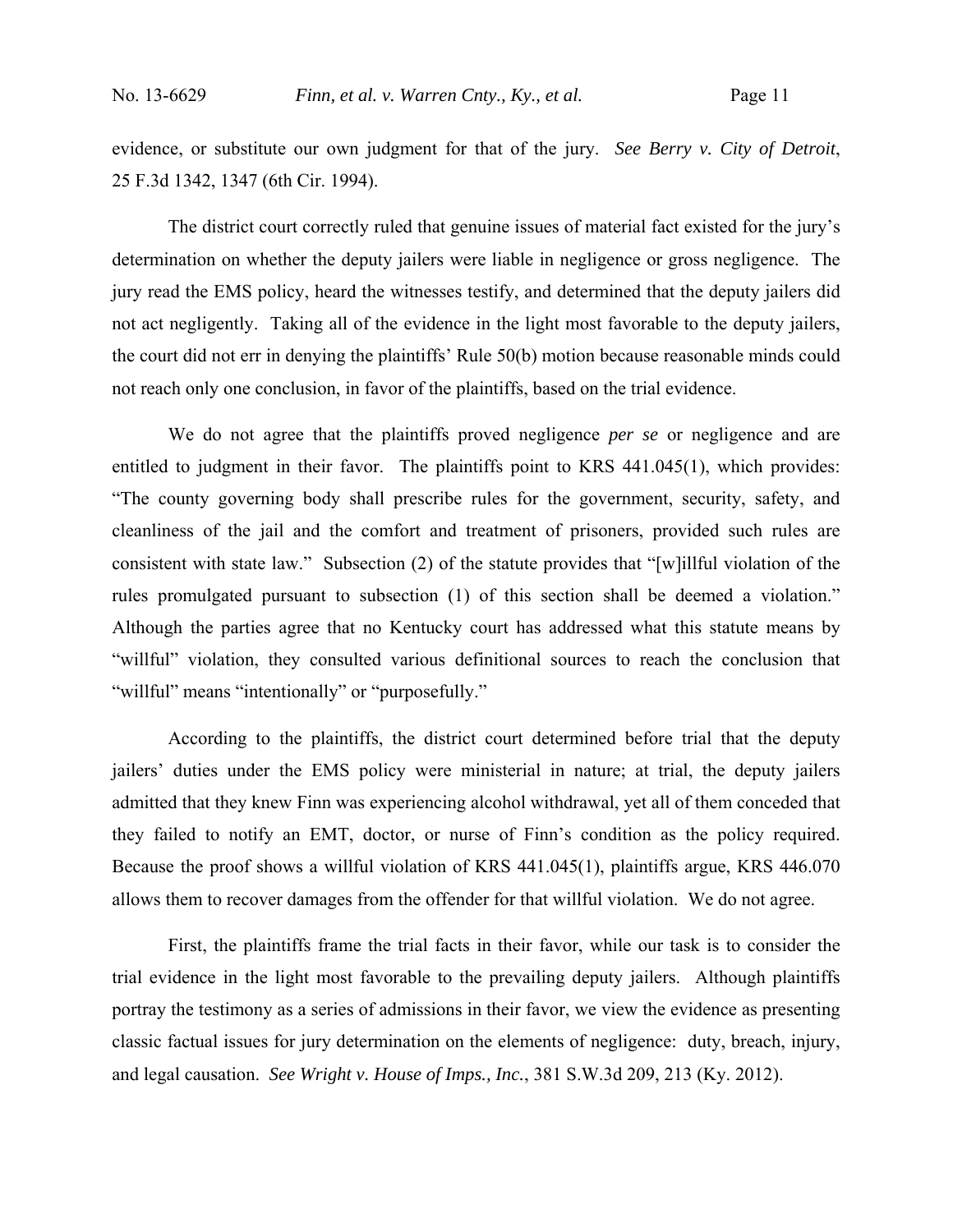Second, even if the facts had been completely in plaintiffs' favor, and they were not, the plaintiffs did not establish negligence *per se* under KRS 446.070. When proving negligence *per se*, the common-law negligence standard of ordinary care is replaced with a statutory or regulatory standard of care. *Wright*, 381 S.W.3d at 213. The plaintiffs admit that a statutory violation of any regulation for the "comfort and treatment of prisoners," *see* KRS 441.045(1), requires purposeful or intentional conduct. Plaintiffs can prevail on the negligence *per se* theory only if the factual record is viewed in a light most favorable to them and also read to prove that each deputy jailer admitted he failed to follow the EMS policy. Because the law requires us to consider the facts in the light most favorable to the deputy jailers and the record does not support the determination that each of them admitted a failure to follow the EMS policy, the plaintiffs cannot prevail on this theory. Further, this court has previously held under Kentucky law that a prison's internal operating procedure "is not a regulation from which negligence for violation should arise *per se.*" *Flechsig v. United States*, 991 F.2d 300, 304 (6th Cir. 1993). To hold that it is would "create a disincentive" and cause the jail "to adopt as procedures only what is legally required." *Id.*

The parties presented the jury with disputed facts on the claims against the deputy jailers and the jury resolved those disputes in favor of the jailers. The district court did not err in denying the plaintiffs' Rule 50(b) motion on this ground.

# **C. Warren County's failure to train the deputy jailers**

 Plaintiffs next argue that the district court should have granted their Rule 50(b) motion on the § 1983 failure-to-train claim against Warren County. Plaintiffs contend they are not required to prove the deliberate indifference of any deputy jailer before they can hold the county liable on a failure-to-train theory, citing *Garcia v. Salt Lake County*, 768 F.2d 303 (10th Cir. 1985). In addition, they take the position that they proved Warren County failed to provide adequate training for its deputy jailers.

 The plaintiffs waived this issue at trial by agreeing that the district court should instruct the jury that the failure-to-train claim is derivative of individual liability on a deliberate indifference claim. *See United States v. Olano*, 507 U.S. 725, 732 (1993). Counsel pronounced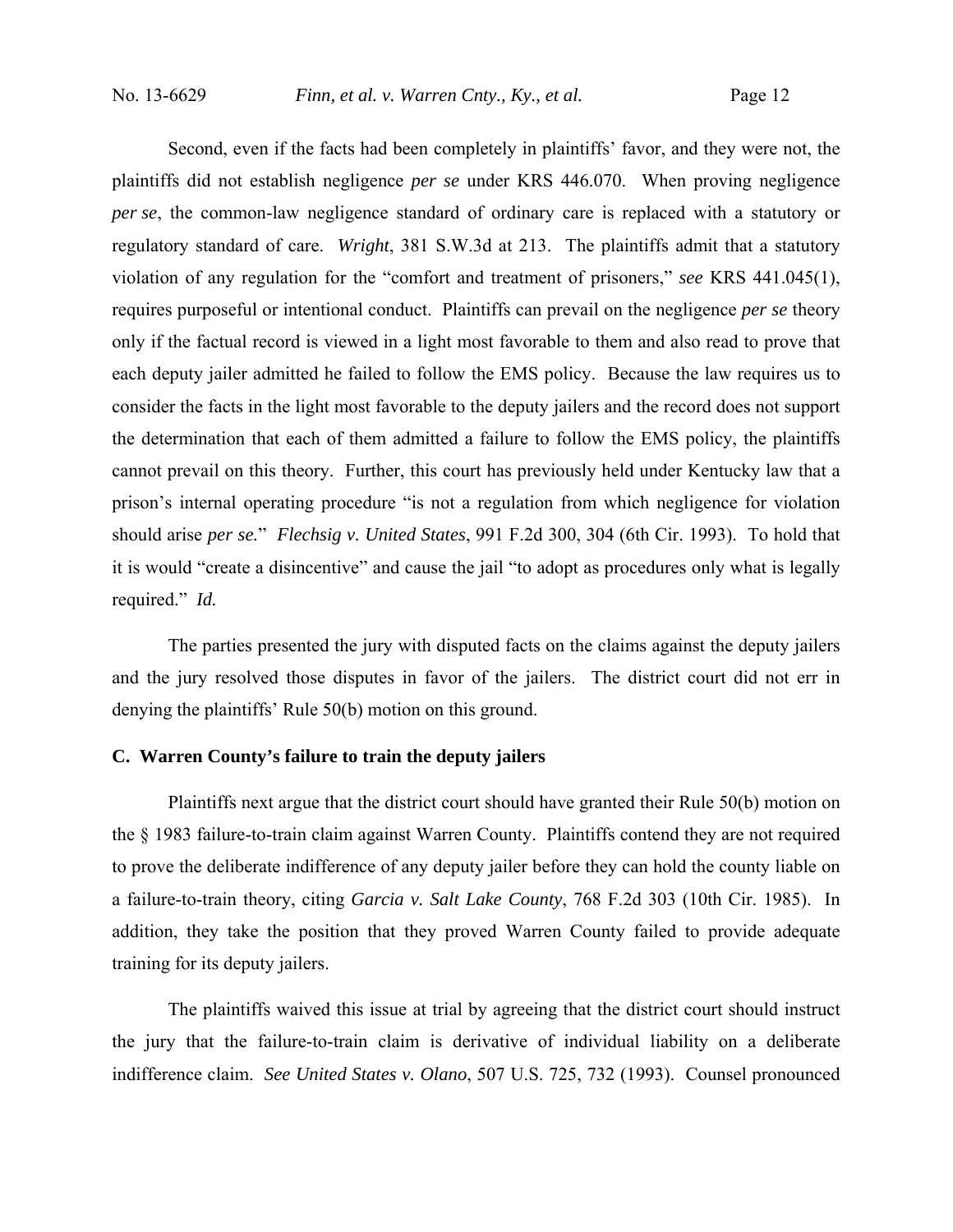to the court: "I'm comfortable with a derivative instruction theory on the failure to train." R. 233 Page ID 3984. In light of this express waiver, we will not consider the issue on appeal.

#### **D. Testimony of Dr. Alan Weder**

 Plaintiffs next argue that the district court should have excluded the testimony of defendants' medical expert, Dr. Alan Weder, because he did not state in his pretrial expert report that his opinions were stated to a reasonable degree of medical certainty. When the plaintiffs objected to Dr. Weder's testimony at trial, the court ruled that the witness would be limited to the opinions he had disclosed in his expert report and the court assumed that Dr. Weder would state his opinions to a reasonable degree of medical certainty. When defense counsel confirmed that Dr. Weder would do so, the court allowed the testimony. In his testimony before the jury, Dr. Weder expressed his opinions to a reasonable degree of medical certainty.

Plaintiffs now argue, relying on *Vance v. United States*, 182 F.3d 920 (6th Cir. 1999) (unpublished table opinion), that Dr. Weder's failure to comply with Federal Rule of Civil Procedure 26(a)(2)(B)(i) should have precluded his testimony. *Vance* is distinguishable because the physician in that case stated he had "a strong circumstantial basis" to believe something. In this case, the correct standard for expert witness testimony—a reasonable degree of medical certainty—was used.**<sup>1</sup>**

Plaintiffs further contend that Dr. Weder's testimony violated Kentucky law, which provides that "a tortfeasor 'takes the claimant as he finds him and is entitled to neither credit nor setoff against the amount of the claimant's damages because of preexisting physical conditions which make the claimant more susceptible to injury, or to greater injury, than would have been the case with better health.'" *Morgan v. Scott*, 291 S.W.3d 622, 640–641 (Ky. 2009). Based on *Morgan*, the plaintiffs requested an "eggshell skull" instruction after Dr. Weder testified. The

 $\frac{1}{1}$ <sup>1</sup>We observe, however, that Dr. Weder's testimony likely was subject to a challenge for lack of reliability, *see* Fed. R. Evid. 702; *Daubert v. Merrell Dow Pharm., Inc.*, 509 U.S. 579 (1993), but the plaintiffs did not raise this issue below or on appeal. It appears to us that Dr. Weder merely speculated that Finn died of a congenital heart condition rather than delirium tremens. In line with *Daubert*, we have explained that the "knowledge" requirement of Rule 702 requires the expert to provide more than a subjective belief or unsupported speculation. *Tamraz v. Lincoln Elec. Co.*, 620 F.3d 665, 670 (6th Cir. 2010). The doctor's mere statement that the opinion is given to a reasonable degree of medical certainty "does not make a causation opinion admissible. The '*ipse dixit* of the expert' alone is not sufficient to permit the admission of an opinion." *Id.* at 671 (quoting *Gen. Elec. Co. v. Joiner*, 522 U.S. 136, 146 (1997)).